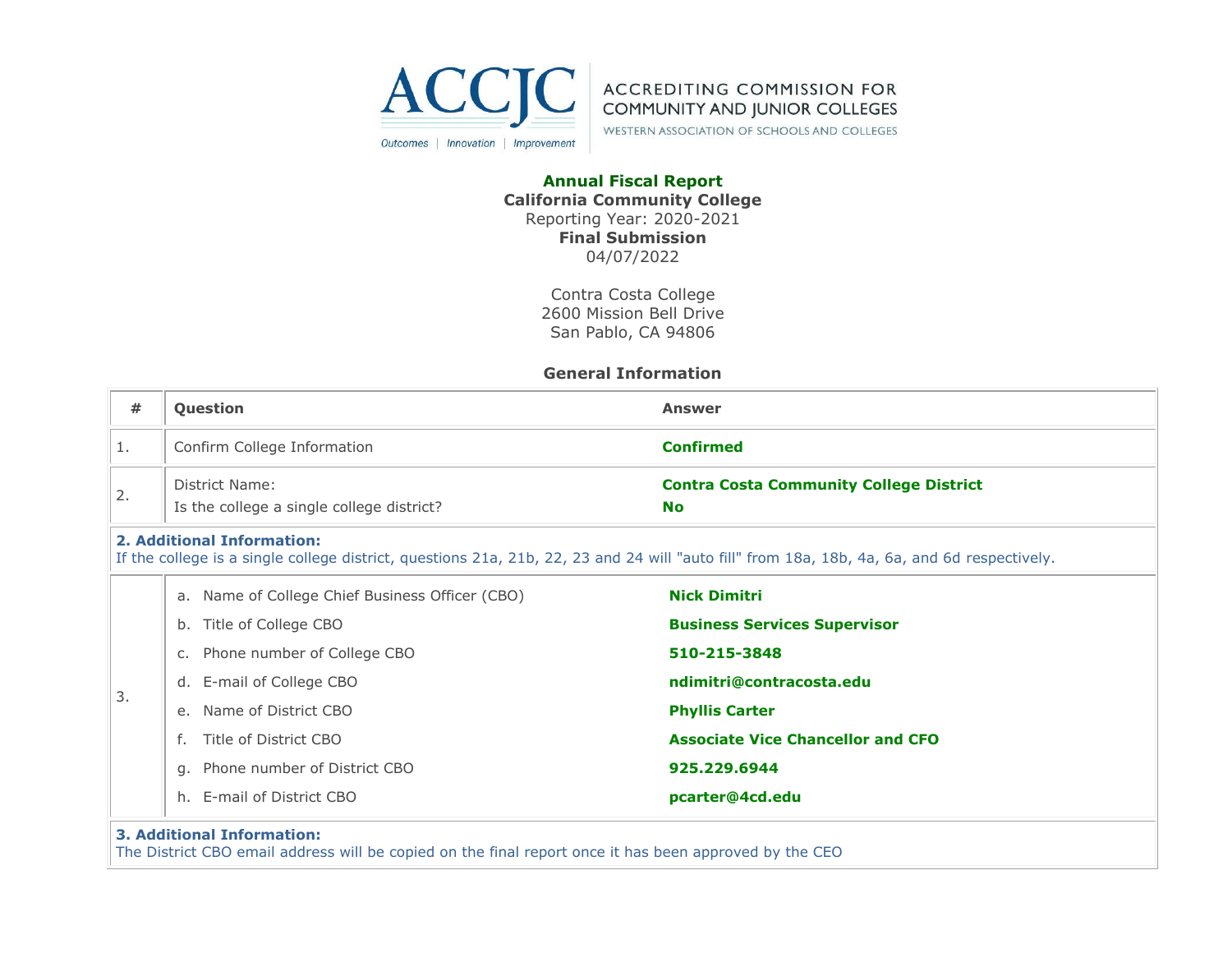## **District Data (including single college organizations) Revenue**

|                                                                                                                                 | (Source: Unrestricted General Fund, CCFS 311 Annual, Revenues, Expenditures, and Fund Balance)                                                                                                                                                                                                                                                                                                                           |                                                                      |                                                                                                                                                    |                      |                                       |              |                                                       |                    |  |
|---------------------------------------------------------------------------------------------------------------------------------|--------------------------------------------------------------------------------------------------------------------------------------------------------------------------------------------------------------------------------------------------------------------------------------------------------------------------------------------------------------------------------------------------------------------------|----------------------------------------------------------------------|----------------------------------------------------------------------------------------------------------------------------------------------------|----------------------|---------------------------------------|--------------|-------------------------------------------------------|--------------------|--|
|                                                                                                                                 |                                                                                                                                                                                                                                                                                                                                                                                                                          |                                                                      |                                                                                                                                                    | FY 18/19             | FY 19/20                              |              |                                                       | FY 20/21           |  |
|                                                                                                                                 | a.                                                                                                                                                                                                                                                                                                                                                                                                                       | Total Unrestricted General Fund Revenues (excluding account<br>8900) |                                                                                                                                                    |                      | \$218,754,064                         |              | \$212,152,647                                         | \$211,020,218      |  |
|                                                                                                                                 |                                                                                                                                                                                                                                                                                                                                                                                                                          |                                                                      | b. Other Unrestricted Financing Sources (Account 8900)                                                                                             |                      | \$1,433,132                           |              | \$925,010                                             | \$4,076,362        |  |
| i. Other Unrestricted Financing Sources (account 8900) is primarily comprised of (two largest components, if applicable):<br>4. |                                                                                                                                                                                                                                                                                                                                                                                                                          |                                                                      |                                                                                                                                                    |                      |                                       |              |                                                       |                    |  |
| Description<br>Year<br>Amount                                                                                                   |                                                                                                                                                                                                                                                                                                                                                                                                                          |                                                                      |                                                                                                                                                    | Sustainable/One-time |                                       |              |                                                       |                    |  |
|                                                                                                                                 |                                                                                                                                                                                                                                                                                                                                                                                                                          | FY 18/19                                                             | <b>Funding from closed auixiliary</b>                                                                                                              |                      |                                       | \$999,785    |                                                       | <b>One-time</b>    |  |
|                                                                                                                                 |                                                                                                                                                                                                                                                                                                                                                                                                                          | FY 18/19                                                             | <b>ASU Staffing Costs</b>                                                                                                                          |                      |                                       | \$232,071    |                                                       | <b>One-time</b>    |  |
|                                                                                                                                 |                                                                                                                                                                                                                                                                                                                                                                                                                          | FY 19/20                                                             | <b>Vacation &amp; Load bank payouts</b>                                                                                                            |                      | \$514,188<br>\$200,000<br>\$3,889,481 |              | <b>Sustainable</b><br><b>One-time</b><br><b>HEERF</b> |                    |  |
|                                                                                                                                 |                                                                                                                                                                                                                                                                                                                                                                                                                          | FY 19/20                                                             | <b>Funding for Museum Inventory</b>                                                                                                                |                      |                                       |              |                                                       |                    |  |
|                                                                                                                                 |                                                                                                                                                                                                                                                                                                                                                                                                                          | FY 20/21                                                             | <b>HEERF Lost Revenue</b>                                                                                                                          |                      |                                       |              |                                                       |                    |  |
|                                                                                                                                 |                                                                                                                                                                                                                                                                                                                                                                                                                          | FY 20/21                                                             | <b>COPS annual payments and fees</b>                                                                                                               |                      |                                       | \$118,450    |                                                       | <b>Sustainable</b> |  |
|                                                                                                                                 | <b>4. Additional Information:</b><br>ACCJC does not count other unrestricted financing sources as a regular and ongoing source of revenue, unless it is a sustainable annual revenue.<br>ACCJC will count HEERF funds as sustainable for 2020-21. Transfers-in from OPEB trusts are not sustainable; list as one-time.<br>(Source: Unrestricted General Fund, CCFS 311 Annual, Revenues, Expenditures, and Fund Balance) |                                                                      |                                                                                                                                                    |                      |                                       |              |                                                       |                    |  |
|                                                                                                                                 |                                                                                                                                                                                                                                                                                                                                                                                                                          |                                                                      |                                                                                                                                                    | FY 18/19             |                                       | FY 19/20     |                                                       | FY 20/21           |  |
| 5.                                                                                                                              |                                                                                                                                                                                                                                                                                                                                                                                                                          |                                                                      | a. Net (Adjusted) Unrestricted General Fund Beginning Balance                                                                                      |                      | \$37,068,053                          |              | \$41,561,805                                          | \$41,936,005       |  |
| b. Net Unrestricted General Fund Ending Balance, including transfers<br>\$41,561,805<br>in/out                                  |                                                                                                                                                                                                                                                                                                                                                                                                                          |                                                                      |                                                                                                                                                    |                      |                                       | \$41,561,805 | \$52,309,901                                          |                    |  |
|                                                                                                                                 |                                                                                                                                                                                                                                                                                                                                                                                                                          | <b>5. Additional Information:</b>                                    | a. use adjusted beginning fund balance from CCFS 311 Annual<br>b. This amount is the amount reported on the CCFS 311 report after transfers in/out |                      |                                       |              |                                                       |                    |  |

## **Expenditures/Transfers (General Fund Expenditures/Operating Expenditures)**

| (Source: Unrestricted General Fund, CCFS 311 Annual, Revenues, Expenditures, and Fund Balance) |               |               |               |  |  |  |
|------------------------------------------------------------------------------------------------|---------------|---------------|---------------|--|--|--|
|                                                                                                | FY 18/19      | FY 19/20      | FY 20/21      |  |  |  |
| Total Unrestricted General Fund Expenditures (including account<br>7000)                       | \$215,697,444 | \$212,703,457 | \$204,722,684 |  |  |  |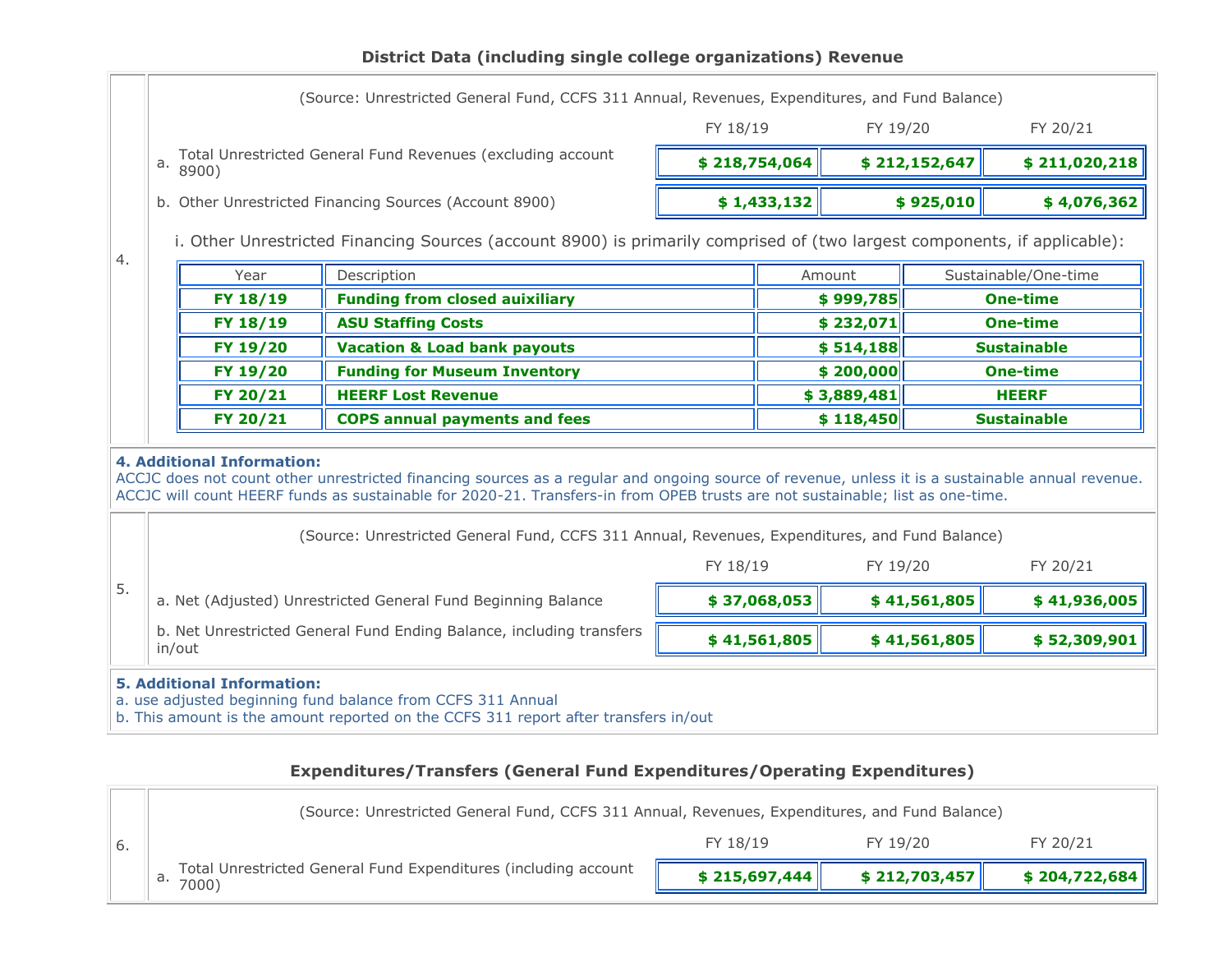| Total Unrestricted General Fund Salaries and Benefits (accounts<br>b.<br>1000, 2000, 3000)                                                | \$184,015,326 | \$186,500,311 | \$182,722,342 |  |  |
|-------------------------------------------------------------------------------------------------------------------------------------------|---------------|---------------|---------------|--|--|
| c. Other Unrestricted General Fund Outgo (6a - 6b)                                                                                        | \$31,682,118  | \$26,203,146  | \$22,000,342  |  |  |
| d. Unrestricted General Fund Ending Balance                                                                                               | \$41,561,805  | \$41,936,005  | \$52,309,901  |  |  |
| If the report year closed with an Unrestricted General Fund deficit, does the district anticipate to close 21/22<br>e.<br>with a deficit? |               |               | N/A           |  |  |
| \$0<br>i. If yes, what is the estimated unrestricted deficit?                                                                             |               |               |               |  |  |
| <b>6. Additional Information:</b><br>d. 6.d. same as 5.b., which includes transfers in/out                                                |               |               |               |  |  |

**Liabilities - Debt**

|                                                                                                                                                                                             |                                                                                                                                 | FY 18/19  | FY 19/20  | FY 20/21  |  |  |
|---------------------------------------------------------------------------------------------------------------------------------------------------------------------------------------------|---------------------------------------------------------------------------------------------------------------------------------|-----------|-----------|-----------|--|--|
| 7.                                                                                                                                                                                          | Did the District borrow funds for cash flow purposes?                                                                           | <b>No</b> | <b>No</b> | No        |  |  |
|                                                                                                                                                                                             | <b>Total Borrowing</b>                                                                                                          | FY 18/19  | FY 19/20  | FY 20/21  |  |  |
| 8.                                                                                                                                                                                          | a. Short Term Borrowing (TRANS, etc)                                                                                            | N/A       | N/A       | N/A       |  |  |
|                                                                                                                                                                                             | Long Term Borrowing (COPs, Capital Leases, other long term<br>b.<br>borrowing):                                                 | N/A       | N/A       | N/A       |  |  |
| <b>8. Additional Information:</b><br>a. list total short-term Unrestricted General Fund Borrowing/Debt<br>b. list total long-term Unrestricted General Fund Borrowing/Debt (not G.O. Bonds) |                                                                                                                                 |           |           |           |  |  |
|                                                                                                                                                                                             |                                                                                                                                 | FY 18/19  | FY 19/20  | FY 20/21  |  |  |
|                                                                                                                                                                                             | Did the district issue long-term debt instrumentsor other new<br>a.<br>borrowing (not G.O. bonds) during the fiscal year noted? | <b>No</b> | <b>No</b> | <b>No</b> |  |  |
|                                                                                                                                                                                             | b. What type(s)                                                                                                                 | n/a       | n/a       | n/a       |  |  |
| 9.                                                                                                                                                                                          | c. Total amount                                                                                                                 | N/A       | N/A       | N/A       |  |  |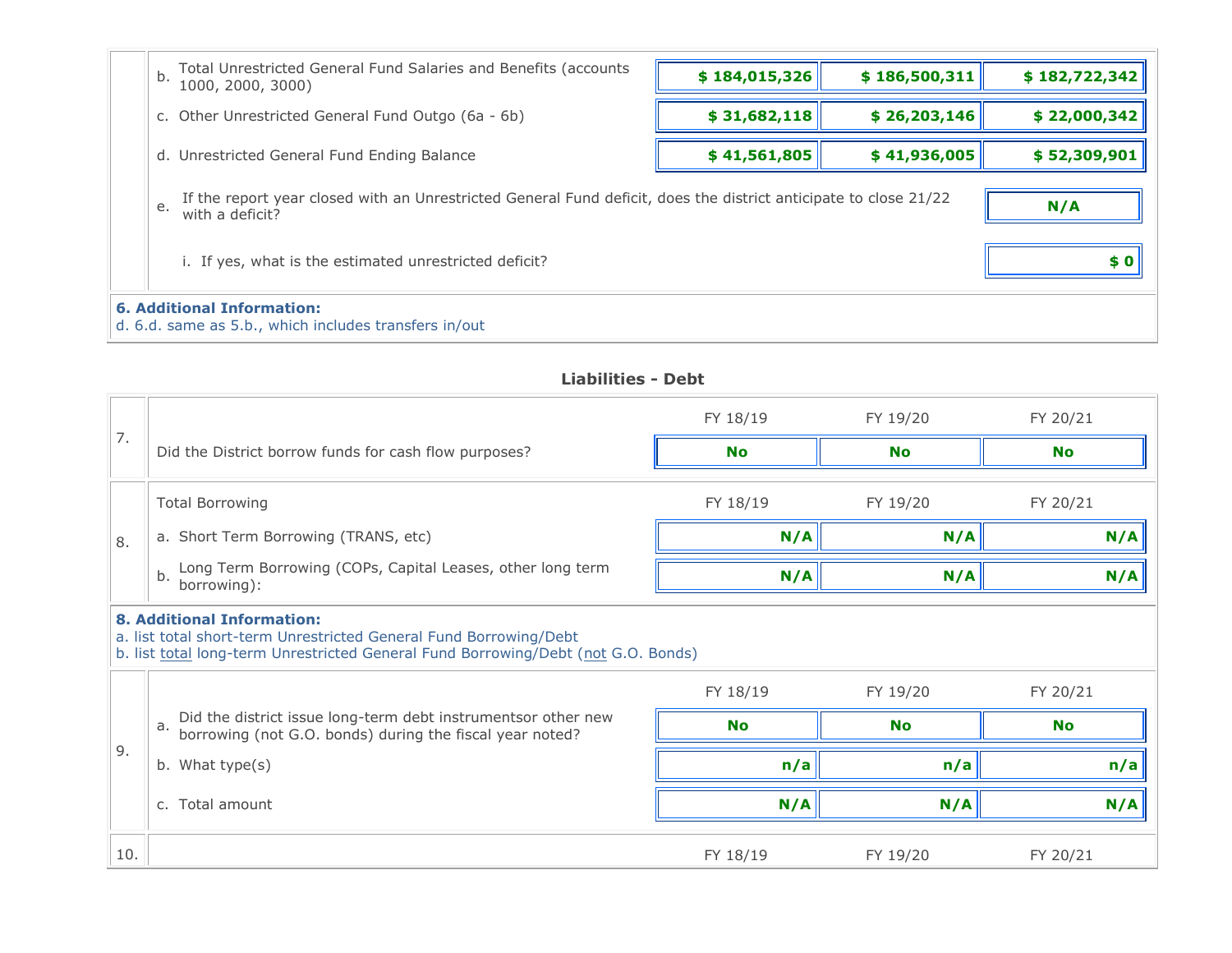| Debt Service Payments (General Fund/Operations) | N/A | N/A |  |
|-------------------------------------------------|-----|-----|--|
|-------------------------------------------------|-----|-----|--|

## **10. Additional Information:**

This amount also includes transfers made from the Unrestricted General Fund to any other fund for the purposes of debt service payments

### **Other Post Employment Benefits (OPEBs)**

|     | (Source: Most recent GASB 74/75 OPEB Actuarial Report)                                                                                                                                                                                                                                                                                                                                                      | FY 20/21               |               |               |  |  |
|-----|-------------------------------------------------------------------------------------------------------------------------------------------------------------------------------------------------------------------------------------------------------------------------------------------------------------------------------------------------------------------------------------------------------------|------------------------|---------------|---------------|--|--|
|     | a. Total OPEB Liability (TOL) for OPEB                                                                                                                                                                                                                                                                                                                                                                      | \$240,896,451          |               |               |  |  |
|     | b. Net OPEB Liability (NOL) for OPEB                                                                                                                                                                                                                                                                                                                                                                        | \$68,429,632           |               |               |  |  |
| 11. | c. Funded Ratio [Fiduciary Net Position (FNP/TOL)]                                                                                                                                                                                                                                                                                                                                                          | <b>72 %</b>            |               |               |  |  |
|     | d. NOL as Percentage of OPEB Payroll                                                                                                                                                                                                                                                                                                                                                                        | <b>72 %</b>            |               |               |  |  |
|     | e. Service Cost (SC)                                                                                                                                                                                                                                                                                                                                                                                        | \$5,031,066            |               |               |  |  |
|     | Amount of Contribution to Annual Service Cost, plus any<br>f.<br>additional funding of the Net OPEB Liability                                                                                                                                                                                                                                                                                               | \$12,552,709           |               |               |  |  |
|     | <b>11. Additional Information:</b><br>Annual contribution to the Service Cost is generally the pay-as-you-go cost paid by the unrestricted general fund. Any contribution to the NOL is<br>generally above that amount, and is paid into an Irrevocable Trust during the fiscal year. Please list both amounts here. Note this does not<br>include any change in value or investment earnings of the trust. |                        |               |               |  |  |
| 12. | Date of most recent GASB 74/75 OPEB Actuarial Report - use<br>valuation date (mm/dd/yyyy)                                                                                                                                                                                                                                                                                                                   | 06/30/2021             |               |               |  |  |
|     | a. Has an irrevocable trust been established for OPEB liabilities?                                                                                                                                                                                                                                                                                                                                          | <b>Yes</b><br>FY 18/19 | FY 19/20      | FY 20/21      |  |  |
| 13. | b. Amount deposited into OPEB Irrevocable Trust                                                                                                                                                                                                                                                                                                                                                             | \$5,215,800            | \$14,607,900  | N/A           |  |  |
|     |                                                                                                                                                                                                                                                                                                                                                                                                             |                        |               |               |  |  |
|     | Amount deposited into non-irrevocable Reserve specifically for<br>C.<br><b>OPEB</b>                                                                                                                                                                                                                                                                                                                         | \$4,651,974            | \$1,223,306   | \$4,008,144   |  |  |
|     | d. OPEB Irrevocable Trust Balance as of fiscal year end                                                                                                                                                                                                                                                                                                                                                     | \$118,123,940          | \$137,351,823 | \$172,466,819 |  |  |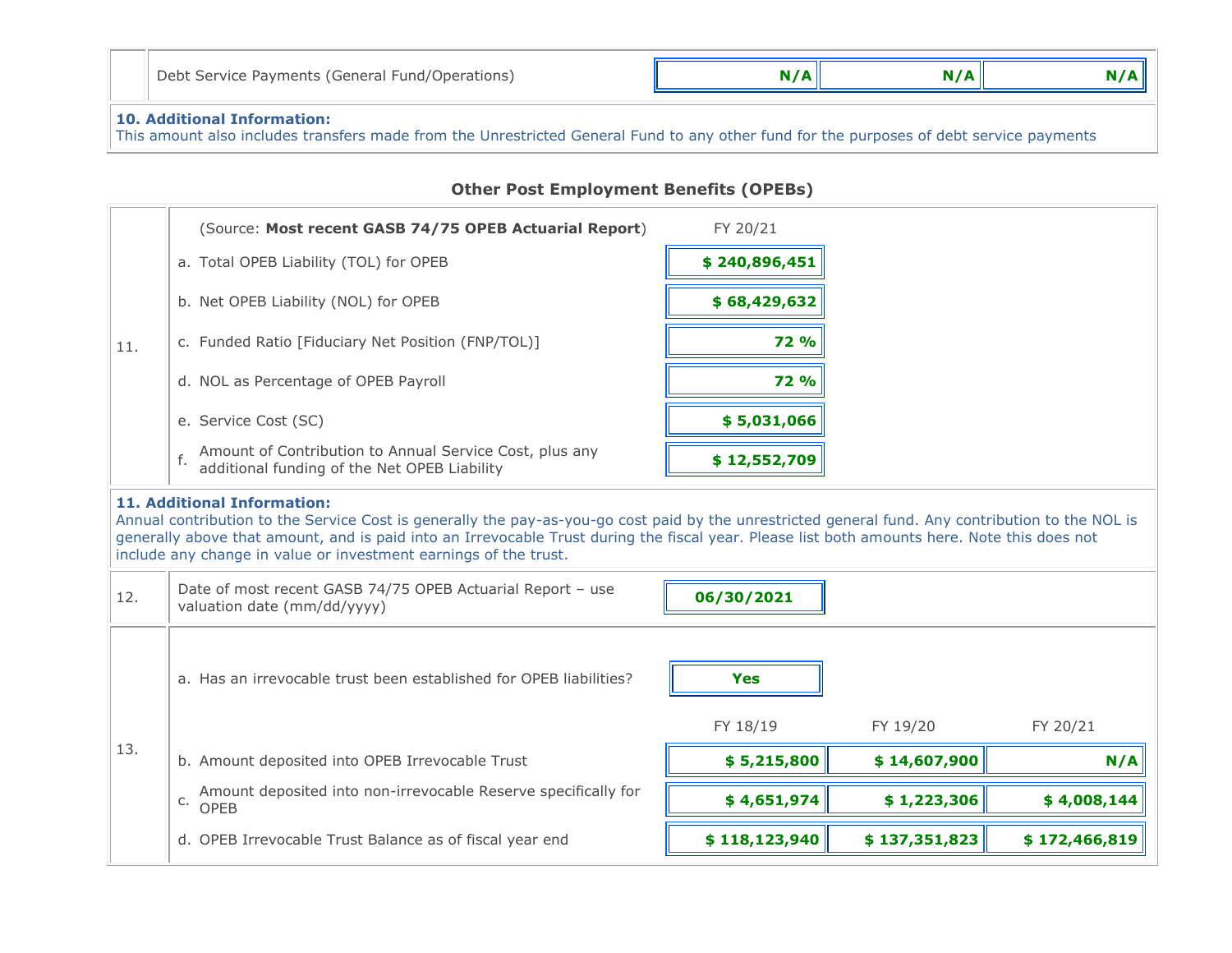e. Has the district utilized OPEB or other special retiree benefit funds to help balance the general fund budget in 2020/21? **No**

#### **13. Additional Information:**

b. Add amounts deposited during the fiscal year. These amounts are usually included in the District's Annual Audit, and trust is referred to as Fiduciary Trust or Plan Fiduciary.

e. If "yes", that description and amount should be reported in 4.b.i. for FY 20/21

## **Cash Position**

|     |                                                                                                                                                                                           | FY 18/19     | FY 19/20     | FY 20/21     |  |  |
|-----|-------------------------------------------------------------------------------------------------------------------------------------------------------------------------------------------|--------------|--------------|--------------|--|--|
| 14. | Cash Balance at June 30 from Annual CCFS-311 Report (Combined<br>General Fund Balance Sheet Total - Unrestricted and Restricted-<br>accounts 9100 through 9115)                           | \$50,110,046 | \$45,974,601 | \$64,089,587 |  |  |
| 15. | a. Does the district prepare cash flow projections during the year?<br>b. Does the district anticipate significant cash flow issues during                                                | <b>Yes</b>   |              |              |  |  |
|     | <b>No</b><br>21/22?<br><b>15. Additional Information:</b><br>b. Significant cash flow issues are defined as needing additional cash equal to or exceeding 15% of unrestricted GF revenues |              |              |              |  |  |

#### **Annual Audit Information**

| 16. | Date annual audit report for fiscal year was electronically submitted to accjc.org, along with the institution's<br>n/a<br>response to any audit exceptions (mm/dd/yyyy)                                         |          |          |          |  |  |  |
|-----|------------------------------------------------------------------------------------------------------------------------------------------------------------------------------------------------------------------|----------|----------|----------|--|--|--|
|     | <b>NOTE:</b> Audited financial statements are due to the ACCJC no later than April 8, 2022. A multi-college district may submit a<br>single district audit report on behalf of all the colleges in the district. |          |          |          |  |  |  |
|     |                                                                                                                                                                                                                  | FY 18/19 | FY 19/20 | FY 20/21 |  |  |  |
|     | a. List the number of audit findings for each year (enter 0 if none):                                                                                                                                            | N/A      | N/A      | N/A      |  |  |  |
| 17. | b. From Summary of Auditors Results (Annual Audit) for 2020-21 (this is usually a single page at the beginning of the Findings and<br>Questioned Costs section):                                                 |          |          |          |  |  |  |
|     | <b>Financial Statements</b><br>i. Type of auditor's report issued                                                                                                                                                |          |          |          |  |  |  |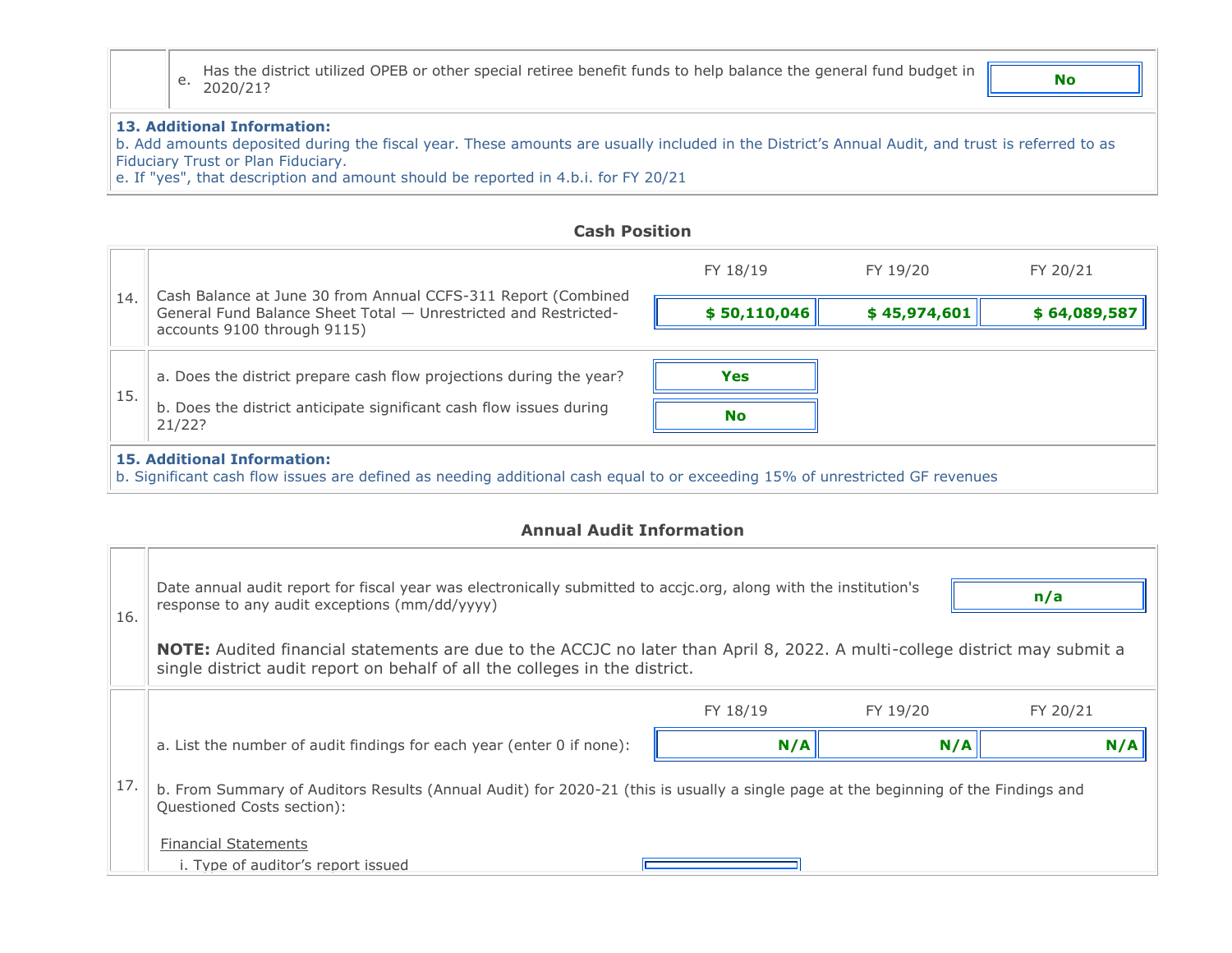| ii. Internal Control Material Weaknesses identified<br>iii. Internal Control Significant Deficiencies identified |     |  |
|------------------------------------------------------------------------------------------------------------------|-----|--|
| <b>Federal Awards</b>                                                                                            |     |  |
| i. Type of auditor's report issued on compliance                                                                 |     |  |
| ii. Internal Control Material Weaknesses identified                                                              |     |  |
| iii. Internal Control Significant Deficiencies identified                                                        |     |  |
| iv. Qualified as low-risk auditee                                                                                |     |  |
| <b>State Awards</b>                                                                                              |     |  |
| i. Type of auditor's report issued on compliance                                                                 |     |  |
| If qualified, how many state programs were qualified                                                             |     |  |
| ii. Internal Control Material Weaknesses identified                                                              | N/A |  |
| iii. Internal Control Significant Deficiencies identified                                                        | N/A |  |

## **Other District Information**

|                                                                                                                                                                                                                                                                                           |                                                                                                                                               | FY 18/19 | FY 19/20 | FY 20/21 |  |
|-------------------------------------------------------------------------------------------------------------------------------------------------------------------------------------------------------------------------------------------------------------------------------------------|-----------------------------------------------------------------------------------------------------------------------------------------------|----------|----------|----------|--|
| 18.                                                                                                                                                                                                                                                                                       | Final Adopted Budget - budgeted Full Time Equivalent Students (FTES) (Annual Target)<br>a.                                                    | 31,018   | 30,768   | 28,668   |  |
|                                                                                                                                                                                                                                                                                           | Actual Full Time Equivalent Students (FTES) from Annual CCFS<br>b.<br>320                                                                     | 25,683   | 29,098   | 27,210   |  |
|                                                                                                                                                                                                                                                                                           | <b>18. Additional Information:</b><br>a. Resident FTES only.<br>b. Report resident FTES only. Please use actual FTES, not hold harmless FTES. |          |          |          |  |
|                                                                                                                                                                                                                                                                                           |                                                                                                                                               | FY 18/19 | FY 19/20 | FY 20/21 |  |
| 19.                                                                                                                                                                                                                                                                                       | Number of FTES shifted into the fiscal year, or out of the fiscal year                                                                        | $-2,565$ | N/A      | N/A      |  |
| <b>19. Additional Information:</b><br>If the District shifted both in and out of a fiscal year, report the net (positive or negative). A negative number may be entered. For FTES shifted<br>into a given year, that same amount should be subtracted from the corresponding report year. |                                                                                                                                               |          |          |          |  |
|                                                                                                                                                                                                                                                                                           | a. During the report year, did the district settle any contracts with employee bargaining units?                                              |          |          | Yes      |  |
| 20.<br>b. Did any negotiations remain open?                                                                                                                                                                                                                                               |                                                                                                                                               | No       |          |          |  |
|                                                                                                                                                                                                                                                                                           | c. Describe significant impacts of settlements. If any negotiations remain open over one year, describe length of negotiations, and           |          |          |          |  |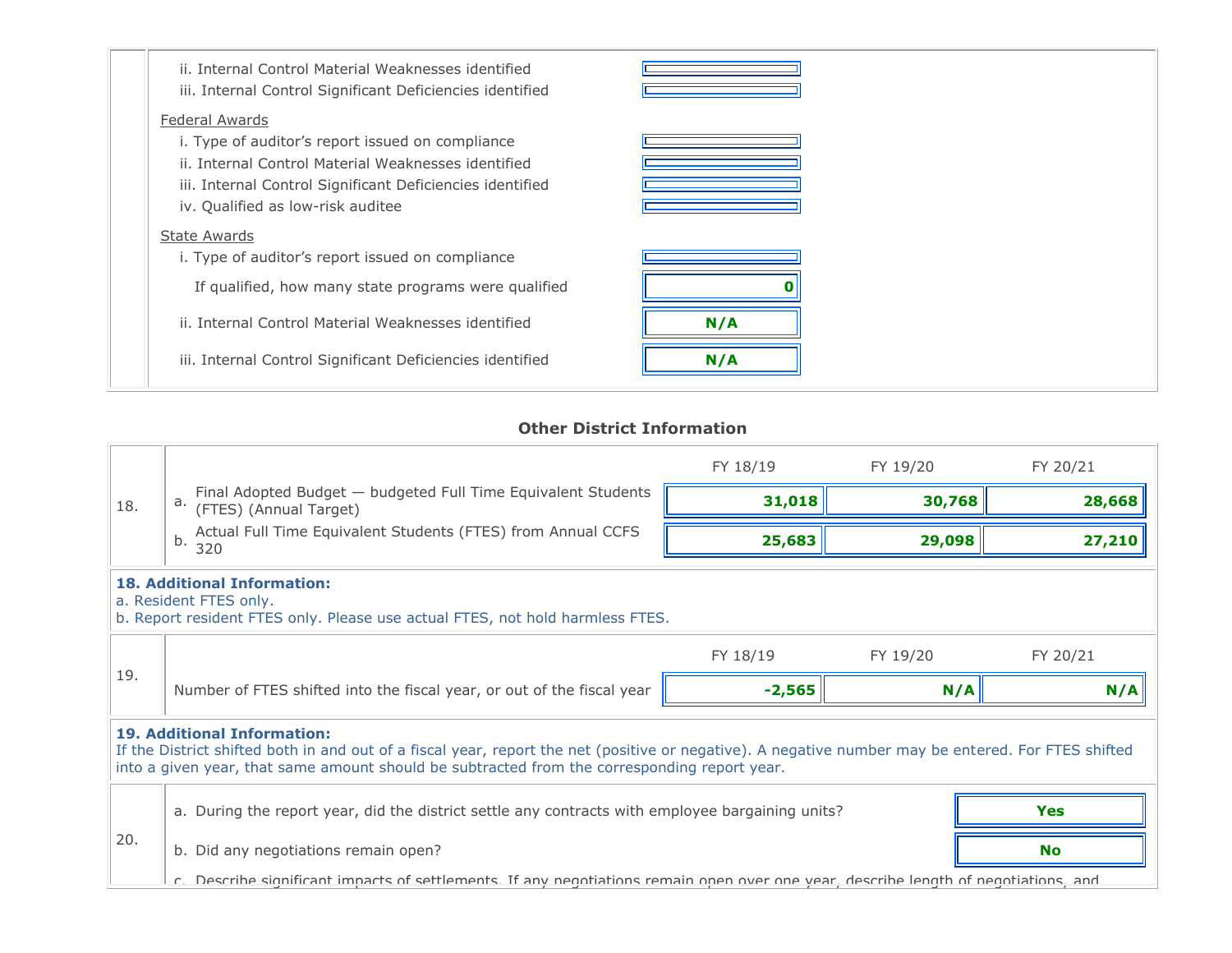| ۰.<br>w<br>۹ | ×<br>. . | ٠ | ۹<br>w |
|--------------|----------|---|--------|

**As a part of its three-year agreement, District provided a 3% salary increase for the 2020-21 fiscal year (Year 2).**

# **College Data**

| NOTE: For a single college district the information is the same that was entered into the District section of the report.                                 |                                                                                                                       |              |              |              |  |  |
|-----------------------------------------------------------------------------------------------------------------------------------------------------------|-----------------------------------------------------------------------------------------------------------------------|--------------|--------------|--------------|--|--|
| 21.                                                                                                                                                       |                                                                                                                       | FY 18/19     | FY 19/20     | FY 20/21     |  |  |
|                                                                                                                                                           | Final Adopted Budget - budgeted Full Time Equivalent Students<br>a.<br>(FTES) (Annual Target)                         | 5,631        | 5,581        | 5,381        |  |  |
|                                                                                                                                                           | Actual Full Time Equivalent Students (FTES) from Annual CCFS<br>b.<br>320                                             | 4,725        | 5,170        | 4,302        |  |  |
|                                                                                                                                                           | c. Is the college experiencing enrollment decline in the current (21/22) year?                                        | <b>Yes</b>   |              |              |  |  |
|                                                                                                                                                           | i. If yes, what is the estimated FTES decline?                                                                        |              |              | 51           |  |  |
| <b>21. Additional Information:</b><br>For a single college district the information is the same that was entered into the District section of the report. |                                                                                                                       |              |              |              |  |  |
| 22.                                                                                                                                                       |                                                                                                                       | FY 18/19     | FY 19/20     | FY 20/21     |  |  |
|                                                                                                                                                           | Final Unrestricted General Fund allocation from the District (for<br>Single College Districts, use the number in 4a.) | \$29,809,853 | \$30,582,773 | \$29,926,995 |  |  |
| 23.                                                                                                                                                       |                                                                                                                       | FY 18/19     | FY 19/20     | FY 20/21     |  |  |
|                                                                                                                                                           | Final Unrestricted General Fund Expenditures (for Single College<br>Districts, use the number in 6a.)                 | \$28,979,540 | \$30,914,360 | \$28,612,855 |  |  |
| <b>23. Additional Information:</b><br>For a college within a multi-college District, include District allocated costs.                                    |                                                                                                                       |              |              |              |  |  |
| 24.                                                                                                                                                       |                                                                                                                       | FY 18/19     | FY 19/20     | FY 20/21     |  |  |
|                                                                                                                                                           | Final Unrestricted General Fund Ending Balance (for Single College<br>Districts, use the number in 6d.)               | \$2,397,678  | \$3,931,146  | \$6,068,088  |  |  |